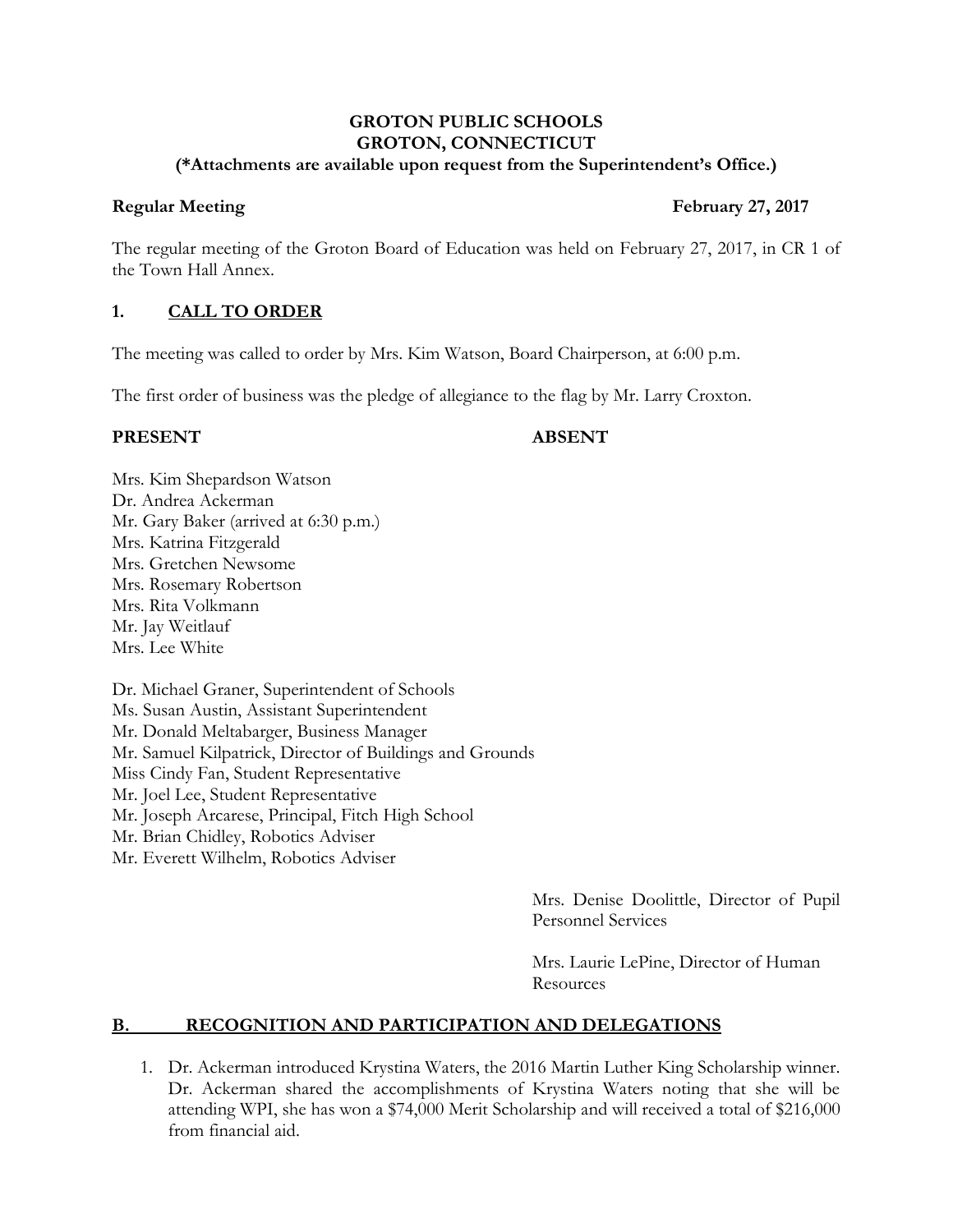- 2. Mr. Arcarese introduced Peter Dentch, the 2016 winner of the Congressional Software competition.
- 3. Mr. Brian Chidley gave a PowerPoint **[ATTACHMENT #1**] presentation of the 2016-2017 FIRST Robotics Experience. Mr. Chidley also noted that Krystina Waters and Peter Dentch are also members of the Robotics Team. Mr. Chidley also shared a short video of a competition.

## **C. COMMENTS FROM CITIZENS**

NONE

## **II. RESPONSE TO COMMENTS FROM CITIZENS**

NONE

## **III. STUDENT REPRESENTATIVE REPORT**

The Student Representatives reported:

- $\triangleright$  Miss Fan noted that she gave testimony to the State Appropriations Committee on Tuesday, February 21, 2017 along with a special education parent, Dr. Graner, Ms. Austin and members of the local municipalities on the State Education budget cuts to Groton.
- It was noted that the CorePlus Credit Union will be at Fitch High School on Wednesday, March 13, 2017, at 6:30 p.m., at Mystic Indoor Sports. Tryouts and practices will begin the week after.
- The second blood drive of the year will be on Thursday, March 16, 2017.
- $\triangleright$  Mr. Falcon, a senior male event, is coming up; participants will be performing a dance, a talent of their choice, a spirit video they created, and have a live question and answer portion. Signups and tryouts will take place earlier this month. Practices will run from March 6 through 10, and March 13 through 17, 2017, from 6:00 p.m. to 9:00 p.m. The Mr. Falcon Show will be on Saturday, March 18, 2017, at 7:00 p.m., in the Fitch High School Auditorium.
- $\triangleright$  On Mondays, Wednesday, and Thursdays after second period, there is a thirtyminute block called CLT for students to get extra help from a teacher, print an assignment, or study. On Fridays students complete one of the lessons on Naviance during the thirty-minute block. The Student Council will be forming a couple ideas to revamp CTL to help build the Fitch community and a bond amongst the students.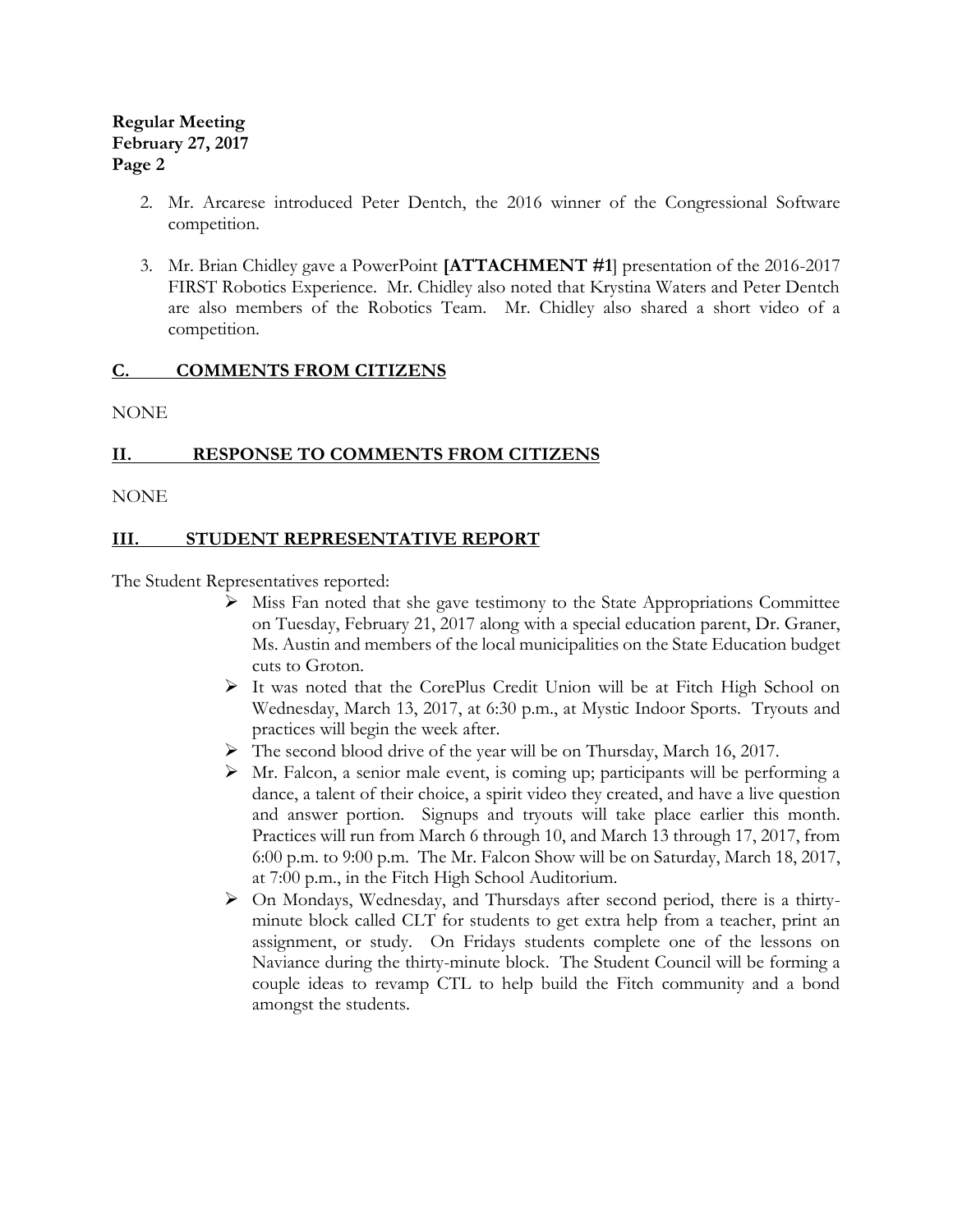## **IV. SUPERINTENDENT AND ADMINISTRATION REPORTS**

#### **Update on proposed FY 18 State Budget**

Dr. Graner gave an overview of the FY 18 State Budget and its effect on Groton. He noted that there were 7 people from Groton who gave testimony before the State Appropriations Committee. He further noted that districts may not know the final cut until the end of June.

Dr. Graner noted that on March 20, 2017, local legislators will be asking students and citizens to speak on the budget cuts at a Town Hall meeting to be held at Fitch High School beginning at 6:00 p.m..

#### **Groton 2020**

Dr. Graner gave an update regarding the Groton 2020:

- The Town has hired a construction manager;
- The next step is to hire an architect;
- 600 million dollars is slated for school construction (bonding);
- Will be working with parents, teachers on the theme for the new Intra-district elementary schools.

## **A. REPORTS AND INFORMATION FROM THE STAFF**

## **1. Assistant Superintendent Report**

Ms. Austin gave an overview of two meetings held last week; Curriculum and Instruction Council and District Data Teams including the Groton Teaching and Learning Collaborative. She noted the draft Groton Strategic Plan. Ms. Austin also noted that administrators have gone through a 4 hour of Teacher Evaluation calibration training with LEARN. Lastly, Ms. Austin noted this week is Read Across America and Dr. Seuss's birthday. The Groton Public Schools will celebrate the third One District, One Book, One Problem with Dr. Seuss "I will read with my eyes shut." We will be counting all books read, students and staff.

## **2. Business Manager Report [ATTACHMENT #2, 3]**

Mr. Meltabarger gave an overview of the FY 17 budget summary dated January 31, 2017 and the monthly Health Insurance Reserve report that was shared at the COW meeting. Mr. Meltabarger also shared the FY 16 Audit Report that was presented to the Town on Tuesday, January 24, 2017.

## **3. Director of Buildings and Grounds Report**

Mr. Kilpatrick reported:

- That his staff did a terrific job in cleaning up after the blizzard.
- That he has submitted the ED 046 for CB; this is a request for payment he noted that Groton should get over \$100,000 back.
- The paperwork for the CC project is complete.
- He thanked Mr. Arcarese for Art class that did a nice job matting a certificate of the Charles Barnum Blue Ribbon award.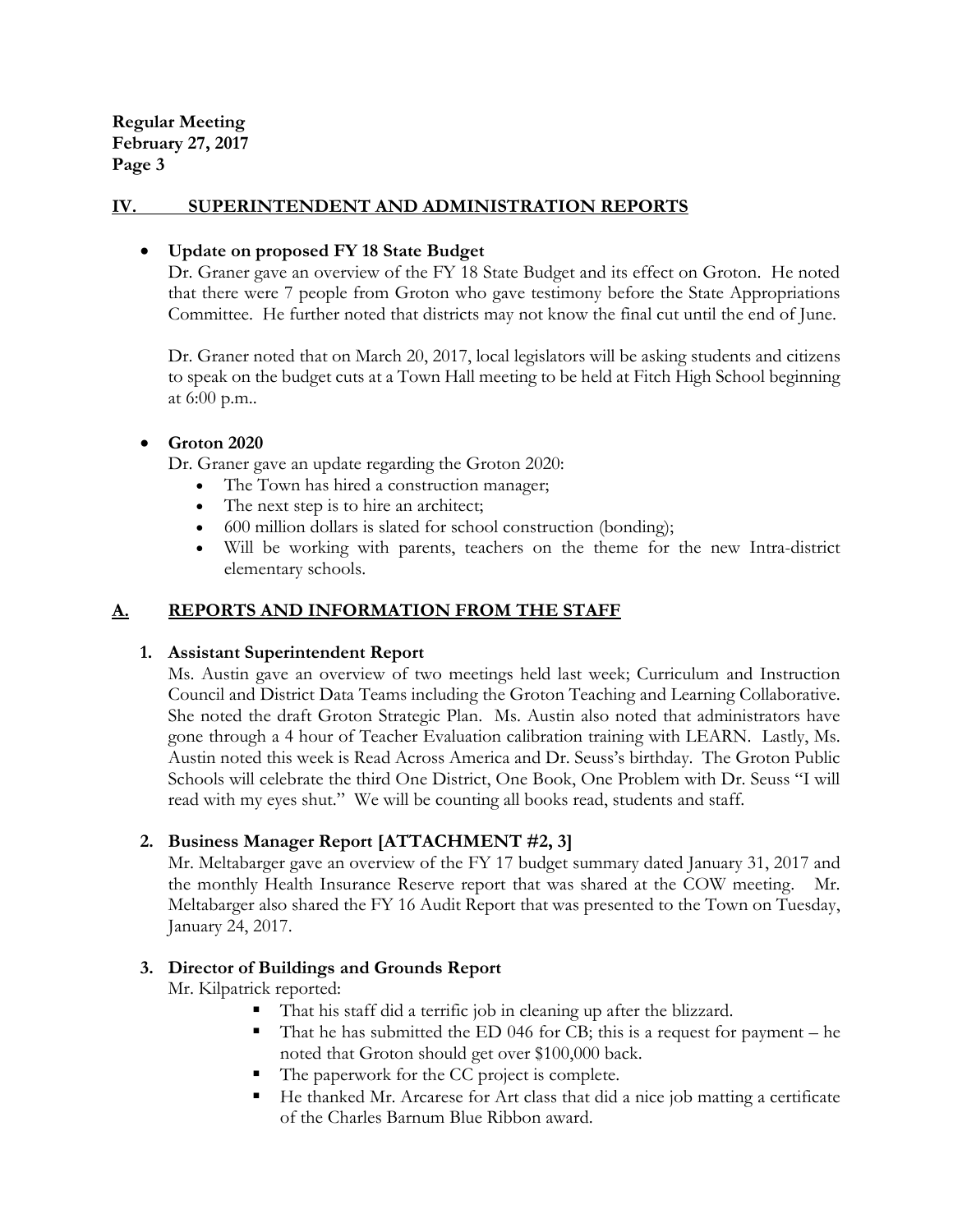## **A. REPORTS AND INFORMATION FROM THE STAFF cont.**

- He noted that his department had a piece of equipment that they could no longer get repaired; he sent it to the high school and the Robotics Team was able to make the necessary repairs. He thanked they for their efforts.
- Lastly, he noted that the Permanent School Building Committee is a 5-member committee. Presently, they only have 3 members. He asked if there was anyone interested in serving to contact him.

## **IV. COMMITTEE REPORTS**

- 1. Finance/Facilities Committee: There was no report.
- 2. Policy Committee: Mrs. White stated that the Policy Committee meets the first Monday of the month. She further noted that their review of the CABE Audit is ongoing.
- 3. Curriculum Committee: There was no report.
- 4. Negotiations Committee: Mrs. Watson noted that the Negotiations Committee is negotiating with the Custodians/Technicians/Maintenance bargaining union.
- 5. LEARN:

Mrs. Volkmann noted that the Executive Board of LEARN met. She noted that LEARN's Sexual Harassment policy is similar to Groton's; she noted that fees are going up by 2% for Magnet Schools.

- 6. Groton Parent Council: Mrs. White stated that the Groton Parent Councils meets the last Wednesday of the Month. She noted that Ms. Austin discussed the budget.
- 7. Town & City Councils/RTM/Board Liaison Committee: Mrs. Robertson stated that the Town & City Councils/RTM/Board Liaison Committee has switched to meeting every other month. Their next meeting will be in April.
- 8. GEA/AGSA/BOE Liaison Committee: Mrs. Watson noted that the GEA/AGSA/BOE Liaison Committee met on February 15, 2017and discussed printers, had a united front discussion around the budget, and held a discussion of the structure of the liaison committee.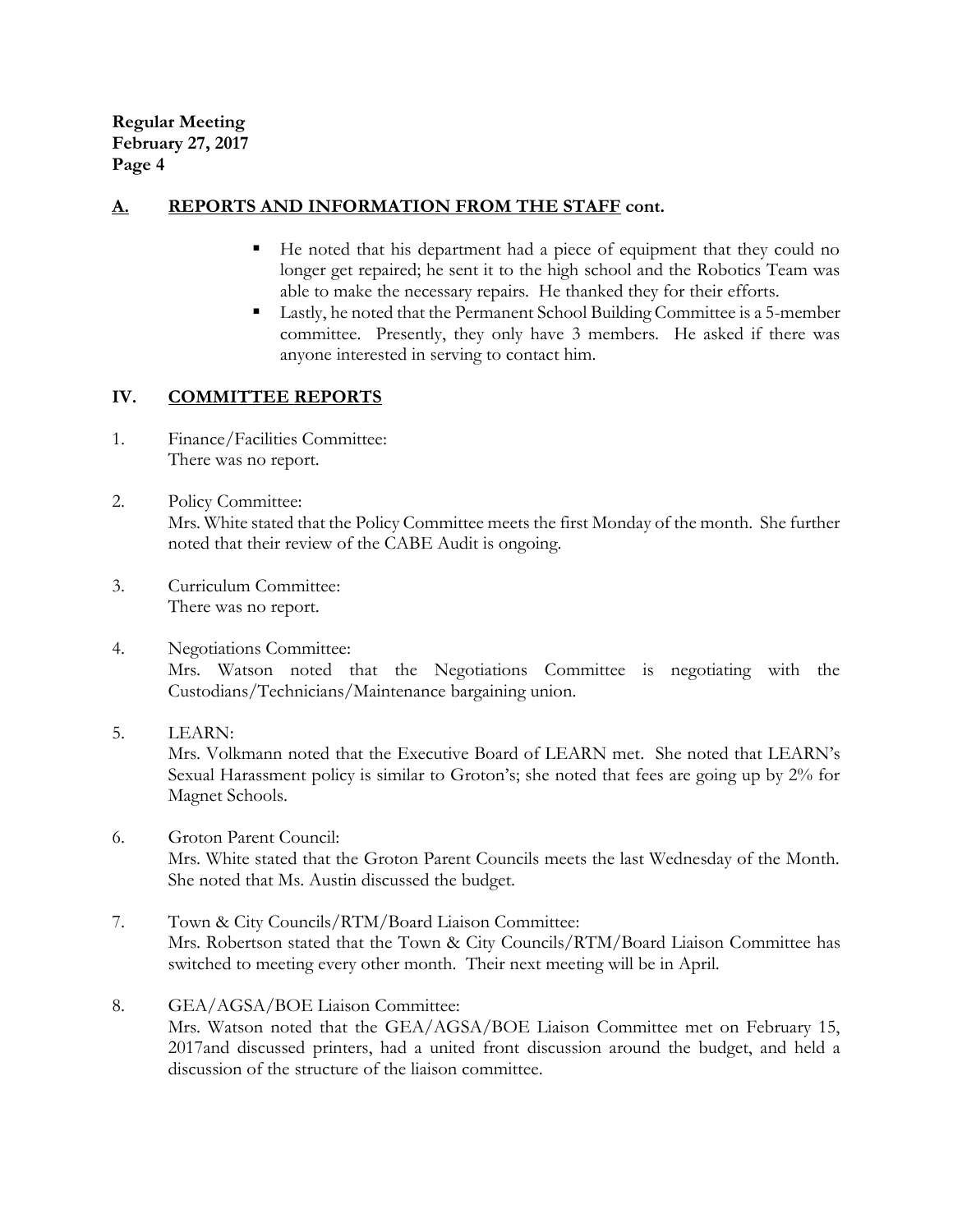#### **IV. COMMITTEE REPORTS – cont.**

9. Groton Scholarship:

Mrs. Newsome noted that the Groton Scholarship Fund met two or three weeks ago. She noted that the deadline for applications has been met with few applicants; if more students want to apply they should.

10. CABE Mrs. Fitzgerald noted the Legislative Breakfast that Dr. Ackerman organized.

Mrs. Robertson noted CABE Day on the Hill on March 8, 2017.

- 11. Trails Liaison: There was no report.
- 12. Ad Hoc Middle School Program Review: Dr. Ackerman stated that the Ad Hoc Middle School Program Review Committee met with all IB teachers, went to visit 2 middle schools, and that she and Mr. Weitlauf will be visiting Kelly Donovan's Theater of Knowledge class on March 7, 2017.

## **V. ACTION ITEMS**

## **A. CONSENT CALENDAR**

## **1. RESOLUTION ACCEPTING BOARD MINUTES**

RESOLVED, that the regular minutes of the January 23, 2016 and Special meetings on January 19, 23 (Budget Worksession and Ad Hoc Middle School Review), 30 (Public Hearing and Budget Worksession), February 6 (Budget Worksession), and 15 (AGSA/GEA/BOE Liaison), are hereby accepted and approved.

## **2. RESOLUTION ACCEPTING GIFTS**

RESOLVED, that the Board hereby accepts gifts to the Groton Public Schools as follows:

- Carol Bair has made a donation of a viola to the Groton Public Schools.
- Pfizer Inc., through a Science in the Field Grant, has made a donation of \$1,000.00 to Catherine Kolnaski Magnet School.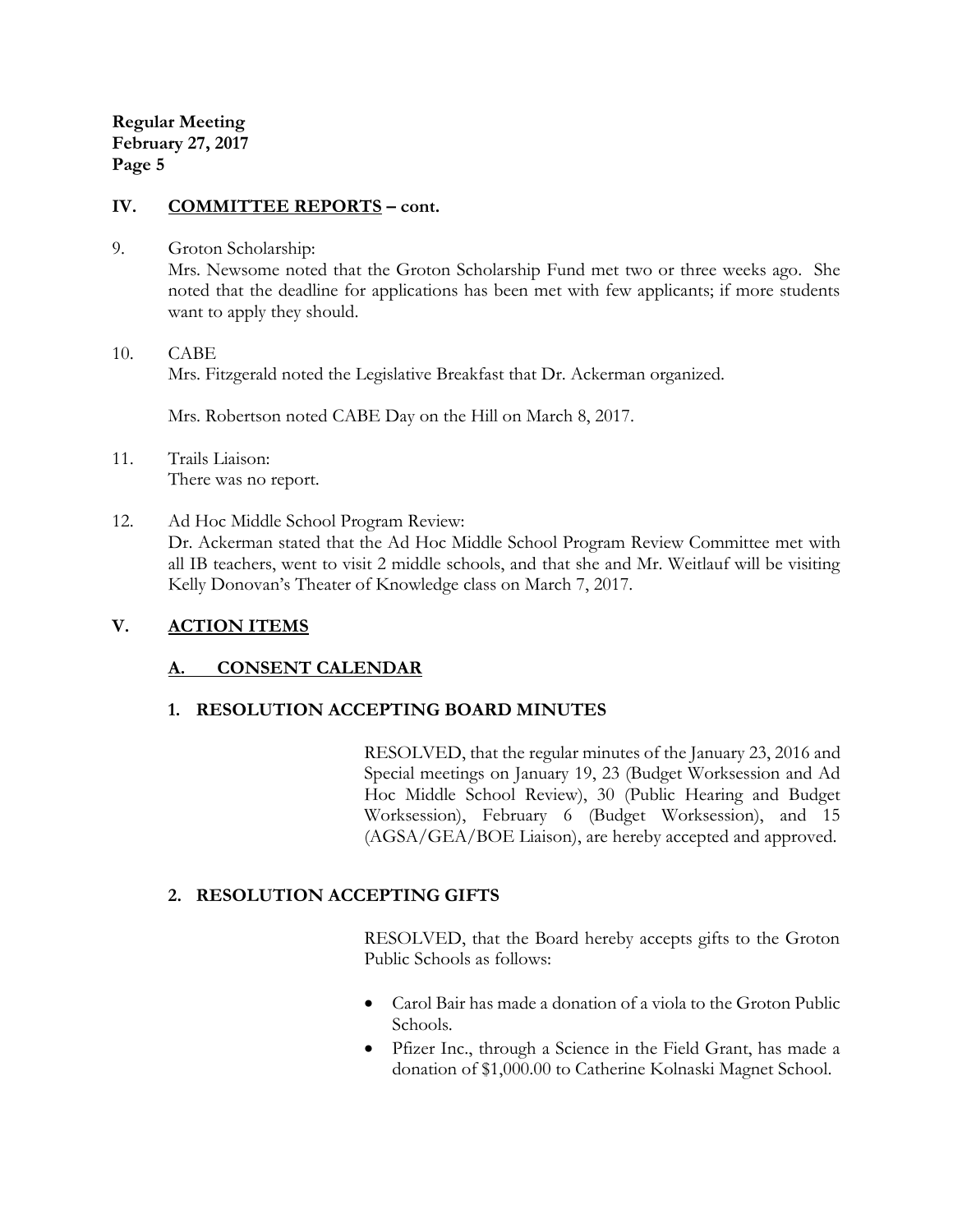#### **A. CONSENT CALENDAR – cont.**

**MOTION:** Robertson, Newsome: To approve the Consent Calendar.

#### **PASSED - UNANIMOUSLY**

#### **B. OLD BUSINESS**

**1.** Discussion and possible action regarding a second reading of policy P 4118.112 Sexual Harassment.

**MOTION: White, Robertson: To approve as a second reading policy P 4118.112 Sexual Harassment.**

#### **PASSED - UNANIMOUSLY**

**2.** Discussion and possible action reading a second reading of policy P 5145.5 Exploitation/Sexual Harassment.

**MOTION: White, Volkmann: To approve as a second reading policy P 5145.5 Exploitation/Sexual Harassment.**

**PASSED - UNANIMOUSLY**

**MOTION: Watson, Volkmann: To rescind the motion.**

**PASSED – UNANIMOUSLY**

**MOTION: To approve as a second reading policy P 5145.5 Exploitation/Sexual Harassment with adjustments as suggested by Dr. Ackermann.**

#### **PASSED – UNANIMOUSLY**

**3.** Discussion and possible action regarding a second reading of policy P 6142.101 Student Nutrition and Physical Activity.

**MOTION: White, Fitzgerald: To approve as a second reading policy P 6142.101 Student Nutrition and Physical Activity and the regulations.**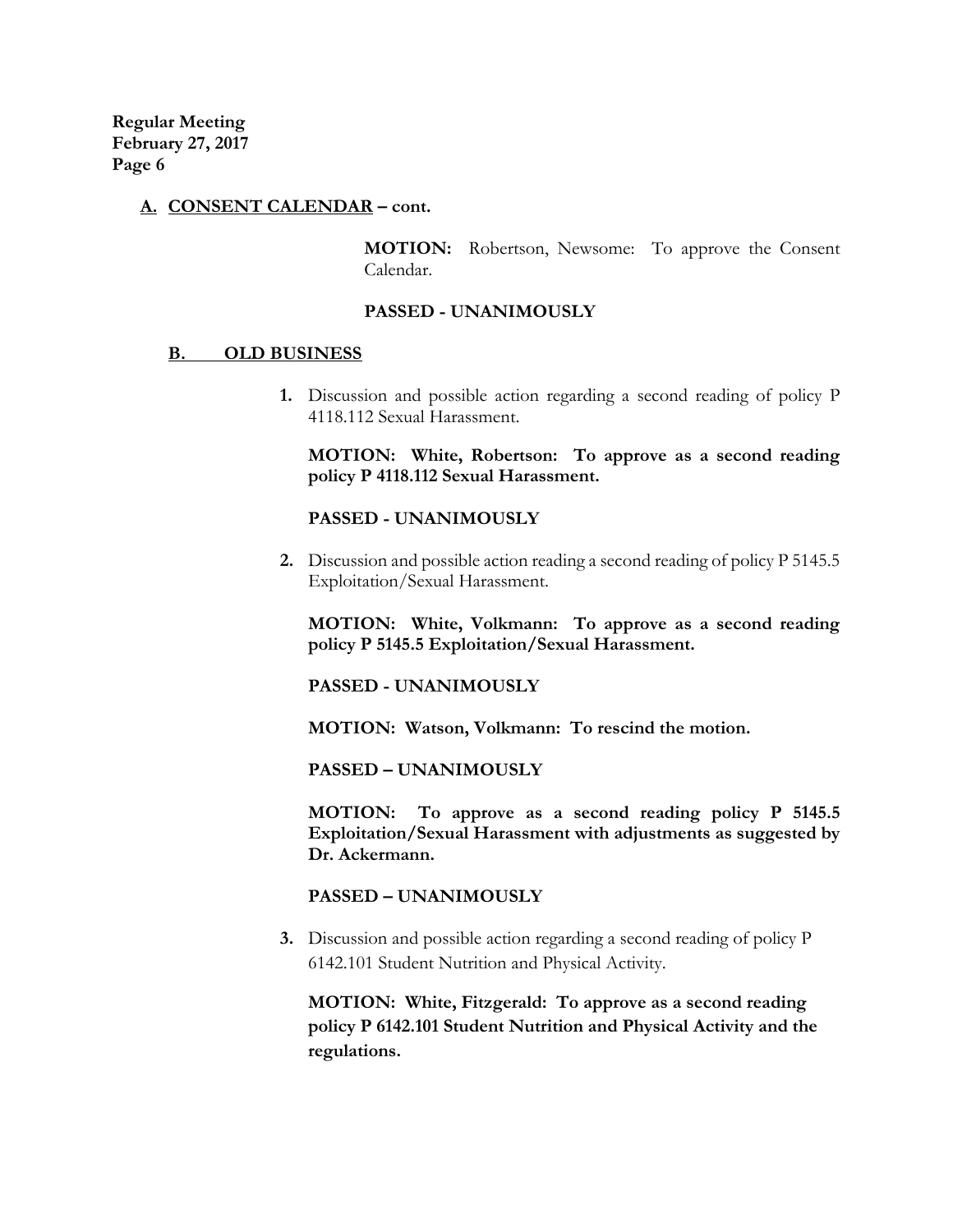#### **B. OLD BUSINESS cont.**

## **YES – Watson, Ackerman, Baker, Fitzgerald, Robertson, Volkmann, White, Weitlauf ABSTAINED – Newsome**

#### **PASSED**

**4.** Discussion and possible action regarding a second reading of policy P 6161(a) Textbook Adoption

**MOTION: White, Volkmann: To approve as a second reading policy P 6161(a) Textbook Adoption.**

#### **PASSED - UNANIMOUSLY**

#### **C. NEW BUSINESS**

**1.** Discussion and possible action regarding approval of the More Than Words field trip to sail from Fort Lauderdale to Cuba March 18 – March 26, 2017.

**MOTION: Baker, Robertson**: To approve the More Than Words field trip to sail from Fort Lauderdale to Cuba March 18 – March 26, 2017.

#### **PASSED - UNANIMOUSLY**

**2.** Discussion and possible action reading approval of the field trip for Fitch High School Travel Club students to Portugal and Spain July 1-12, 2018.

**MOTION:** Fitzgerald, Robertson: To approve the field trip for Fitch High School Travel Club students to Portugal and Spain July 1-12, 2018.

#### **PASSED - UNANIMOUSLY**

**3.** Discussion and possible action regarding approval of Board Appreciation Month in March.

Dr. Graner noted the art work for Board Appreciation Month presented to the Board.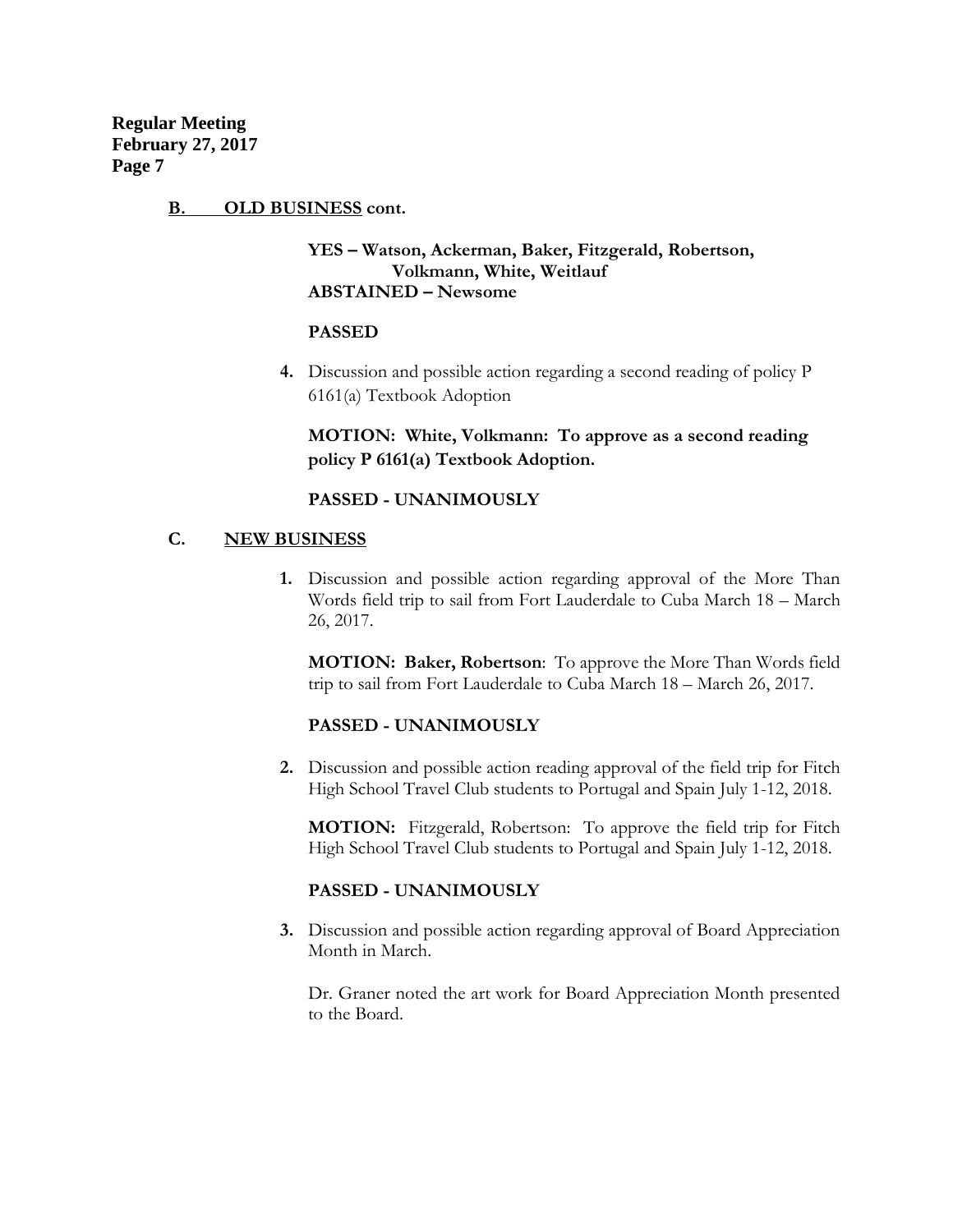## **VI. INFORMATION AND PROPOSALS**

## **LETTERS, COMMUNICATIONS, AND COMMENTS**

- 1. Mrs. Fitzgerald noted:
	- a. She attended the January Parent Council meeting; Public Hearing on the budget; Legislative Breakfast; AGSA/GEA/BOE Liaison Committee meeting; Shared Services meeting – the next meeting is March 1, 2017, 6:30 p.m., at the Town Hall Annex; the same e-mails that other Board members received.
- 2. Mrs. Newsome noted Ash Wednesday, on March 1, 2017.
- 3. Mr. Baker shared his appreciation for Dr. Graners assistance with some concerns presented to him.
- 4. Dr. Ackerman noted:
	- a. A concern from a parent regarding how bad the roads were after the blizzard.
	- b. She applauded the Maintenance Workers efforts during the blizzard.
- 5. Mr. Weitlauf thanked Kelly Donovan's IB Language Arts class for the invitation to visit their class.
- 6. Mrs. Robertson noted:
	- a. She attended Shared Services meetings; GASP meetings; brought in food for a basket for Riverview; she attended the Legislative Breakfast; she attended the Joey Gingeralla Scholarship function and won a basket.
- 7. Mrs. White noted that she attended many of the activities other Board members attended and that she attended the Mary Kelly Memorial Service.
- 8. Mrs. Volkmann noted:
	- a. She asked Dr. Graner to speak about the opportunity afforded Valerie Nelson. Dr. Graner stated that there was an article in the Day Newspaper on Valerie Nelson who has been invited by Congressman Courtney to be his guest tomorrow night to hear President Trump first address to a joint session of Congress.
	- b. She thanked Christina Scala, Photography Teacher at FHS, for the photos displayed at Mystic Seaport.
	- c. She noted the Book Fund and stated that there are still funds in that account.
	- d. She noted the need for revenue and asked the Superintendent to reach out to Norwich Public Schools regarding NFA versus their students attending Groton Magnet Schools. (This is a referral to the COW.)
	- e. She made a referral to the COW for discussion of FHS scheduling.
	- f. She attended the Legislative Breakfast.
	- g. She noted that the next AGSA/GEA/BOE Liaison Committee meeting is March 22, 2017, at 4:30 p.m.
- 9. Mrs. Watson noted:
	- a. That the Board has been together a lot the last couple of months due to the budget and that she attended the Legislative Breakfast.